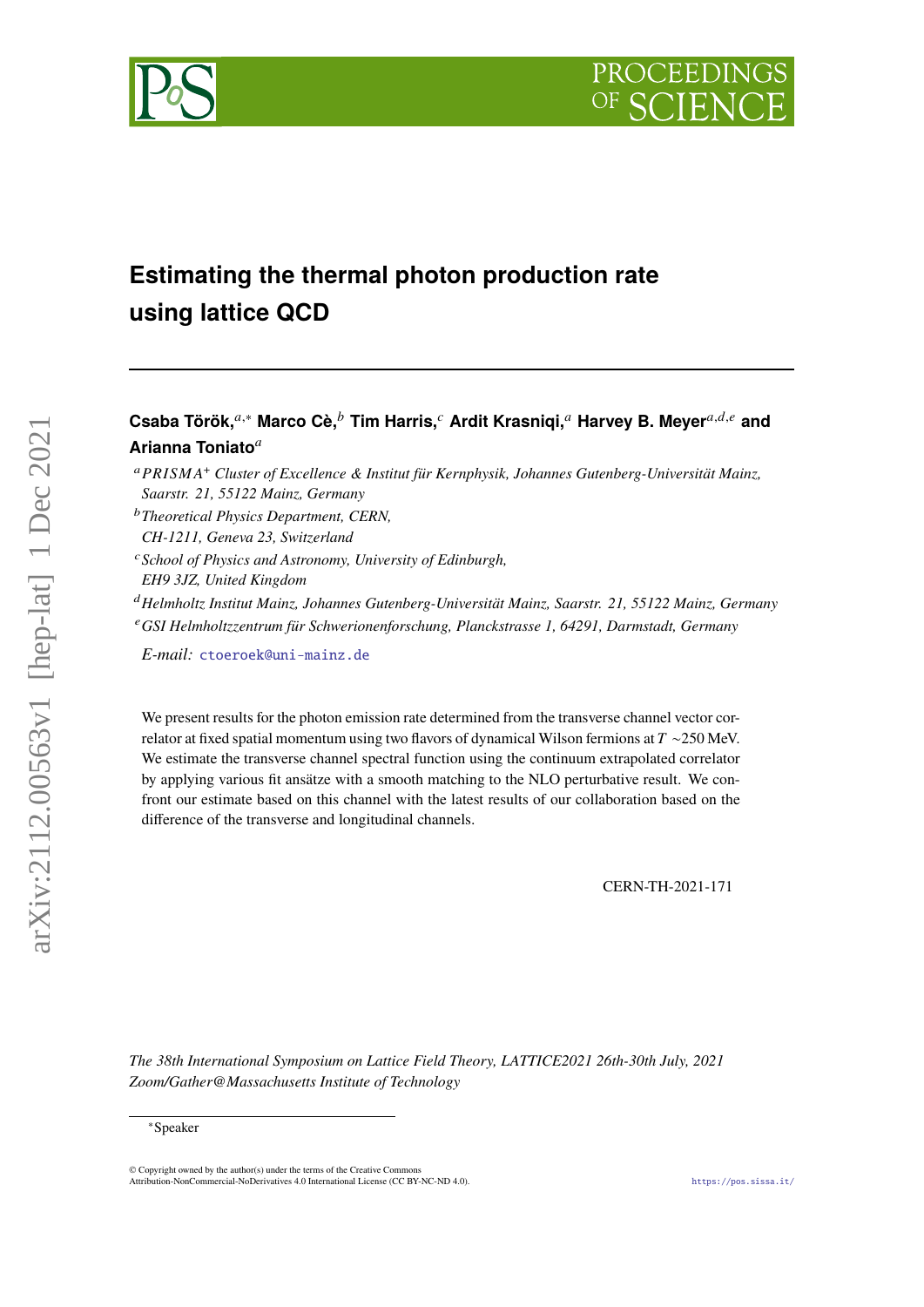#### **1. Introduction**

Characterizing the properties of the quark-gluon plasma (QGP) is an ongoing effort both experimentally and theoretically. From the experimental side, electromagnetic radiation has been considered as a clean probe of the QGP, because the interaction between the plasma and the photons is very weak due to the colorless nature of the latter. However, experimental difficulties arise because the photons and dileptons can be created via different mechanisms during the entire time evolution of an ultrarelativistic heavy ion collision and unravelling the different contributions is challenging. The largest contribution to the signal is coming from decay photons, i.e. from the decay of the final state hadrons. This contribution is subtracted from the total signal, and what remains is called the direct photons. A more detailed overview about the experimental situation can be found in Refs. [\[1,](#page-7-0) [2\]](#page-7-1).

In Ref. [\[2\]](#page-7-1), moreover, an unresolved discrepancy between the measured direct photon yield of the PHENIX collaboration (at BNL) [\[3\]](#page-7-2) and the theoretical result is discussed. Results for the direct photon yield from two other collaborations have appeared since then, the data from the ALICE collaboration (at CERN)  $[4]$  – using a different experimental setup – are also somewhat larger than the theoretical result, but the results of the STAR collaboration [\[5\]](#page-7-4) (also at BNL) are in good agreement with the theory. The various discrepancies (between the results reported by STAR and PHENIX or between PHENIX and theory) have not been resolved yet.

It is worth mentioning that the direct photon excess is in the transverse momentum range where the dominant contribution to direct photons comes from thermal photons, which are originating from the QGP and have a transverse momentum about a few hundred MeV - few GeV typically. The theoretical thermal photon yield used for comparison has been obtained assuming a weakly coupled plasma and a time evolution described by relativistic hydrodynamics. Basically, the thermal photon contribution is calculated by integrating the thermal photon rate over the entire spacetime volume.

In this contribution, we present an estimate of the thermal photon production rate using the transverse channel Euclidean correlator which has not been investigated yet on the lattice at finite temperature in this context.

The thermal photon rate can be expressed in terms of the vector channel spectral function,  $\rho_V = -\rho_\mu^\mu$ , as

<span id="page-1-0"></span>
$$
\frac{d\Gamma_{\gamma}(k)}{d^3k} = \frac{\alpha_{\rm em}}{\pi^2} \frac{\rho_V(\omega = k, k)}{4k} \frac{1}{e^{k/T} - 1} + O(\alpha_{\rm em}^2). \tag{1}
$$

The spectral function of the electromagnetic current is defined as

$$
\rho_{\mu\nu}(\omega, \mathbf{k}) = \int d^4x \, e^{i(\omega t - \mathbf{k}\mathbf{x})} \langle [J_{\mu}^{\text{em}}(x), J_{\nu}^{\text{em}}(0)^{\dagger}]\rangle.
$$
 (2)

In Ref. [\[6\]](#page-7-5), the following combination of the transverse and the longitudinal channel has been put forward

$$
\rho(\omega, k, \lambda) \equiv \left(\delta_{ij} - \frac{k_i k_j}{k^2}\right) \rho_{ij} + \lambda \left(\frac{k_i k_j}{k^2} \rho_{ij} - \rho_{00}\right) = 2\rho_T + \lambda \rho_L.
$$
\n(3)

When  $\lambda = 1$ , this combination is identical to the vector channel spectral function. Choosing  $\lambda = -2$ , this combination gives the difference between the transverse and longitudinal channels,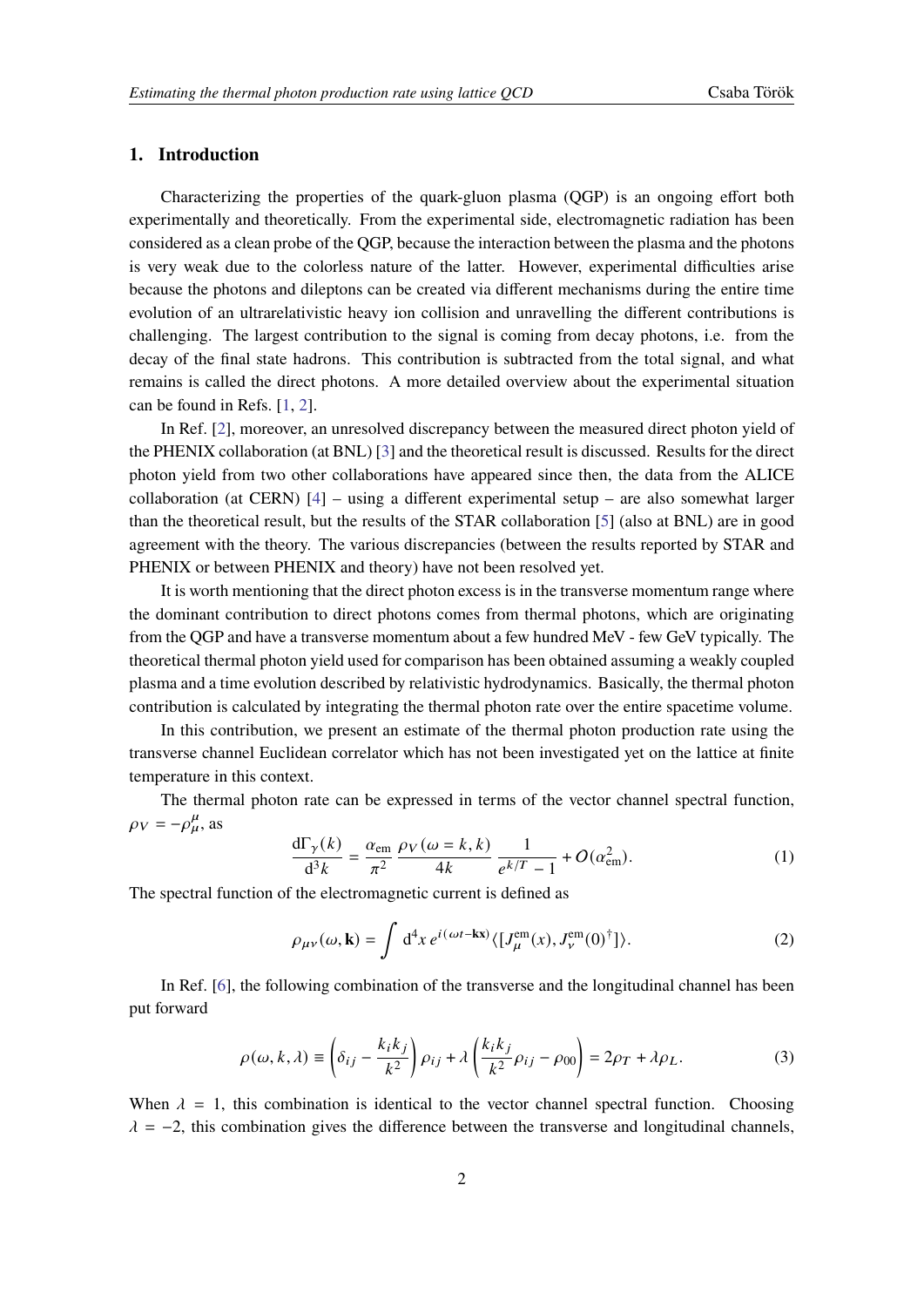which has been investigated in Refs. [\[6](#page-7-5)[–8\]](#page-7-6). When  $\lambda = 0$ , the longitudinal contribution vanishes, and  $\rho(\omega, k, \lambda)$  is identical to (two times) the transverse channel contribution. These various channels, especially the ones corresponding to  $\lambda = -2$  and  $\lambda = 0$  have various advantageous properties [\[6\]](#page-7-5) which may help in overcoming the spectral reconstruction problem. As regards the thermal photon emission rate, due to the Ward-identity  $\omega^2 \rho_{00}(\omega, k) = k_i k_j \rho_{ij}(\omega, k)$ , the above defined combination,  $\rho(\omega, k, \lambda)$ , is independent of  $\lambda$  at light-like kinematics, therefore one may substitute  $\rho_V$  in Eq. [\(1\)](#page-1-0) by  $\rho(\omega = k, k, \lambda)$  using an arbitrary value of  $\lambda$ . In this contribution, we present results using the transverse channel, i.e. using  $\lambda = 0$ .

#### **2. Continuum extrapolation**

We have generated four ensembles at the same temperature, about  $T = 250$  MeV in the high temperature phase. We use  $N_f = 2$  clover-improved dynamical Wilson fermions and the Wilson gauge action. The pion mass is around  $m_{\pi} \approx 270$  MeV, and the lattice spacings are in the range of 0.033...0.066 fm. Instead of the electromagnetic current, we use the isovector vector current, which amounts to neglecting the disconnected contributions [\[8\]](#page-7-6). We measured the Euclidean correlators using both the local and the conserved discretizations for the currents both at source and sink, resulting in four different discretizations of the correlator. We normalized the correlators by the static susceptibility to avoid the need of renormalization. The two mixed discretizations are not independent, they can be transformed into each other using time reflections. Therefore, these have been averaged appropriately, resulting in a total of three different discretizations.

These discretized correlators then have been used to perform a simultaneous continuum extrapolation. More precisely, we carried out fits also by using only a single discretization as well as using multiple discretizations simultaneously and built histograms using the Akaike Information Criterion (AIC) weights of each fit. We also implemented multiplicative tree-level improvement of the lattice data, and carried out fits using the improved data as well. The median of the resulting histogram has been used as the continuum limit value in the later stages of the analysis.

#### **3. Reconstruction by fitting and matching to perturbation theory**

In this section, we introduce the strategy we followed for obtaining spectral information from the Euclidean correlator. The spectral decomposition formula,

$$
G_{\mu\nu}(x_0, k) = \int_0^\infty \frac{d\omega}{2\pi} \frac{\cosh[\omega(\beta/2 - x_0)]}{\sinh(\omega\beta/2)} \rho_{\mu\nu}(\omega, k)
$$
(4)

relates the Euclidean correlator,  $G_{\mu\nu}(x_0, k)$ , measured on the lattice to our objective, the spectral function. Inverting this relation to calculate  $\rho_{\mu\nu}$  is a notoriously difficult, ill-posed problem. The method, with which we approached the question of extracting valuable information from the correlator was motivated by the analysis presented in Ref. [\[9\]](#page-7-7). There, the authors exploited perturbation theory results in the high-frequency regime and also to slightly constrain the fit ansätze for the infrared regime. We also assume the validity of perturbation theory in the UV regime down to a chosen value of frequency,  $\omega_0$ , which is called the matching frequency, and use the perturbative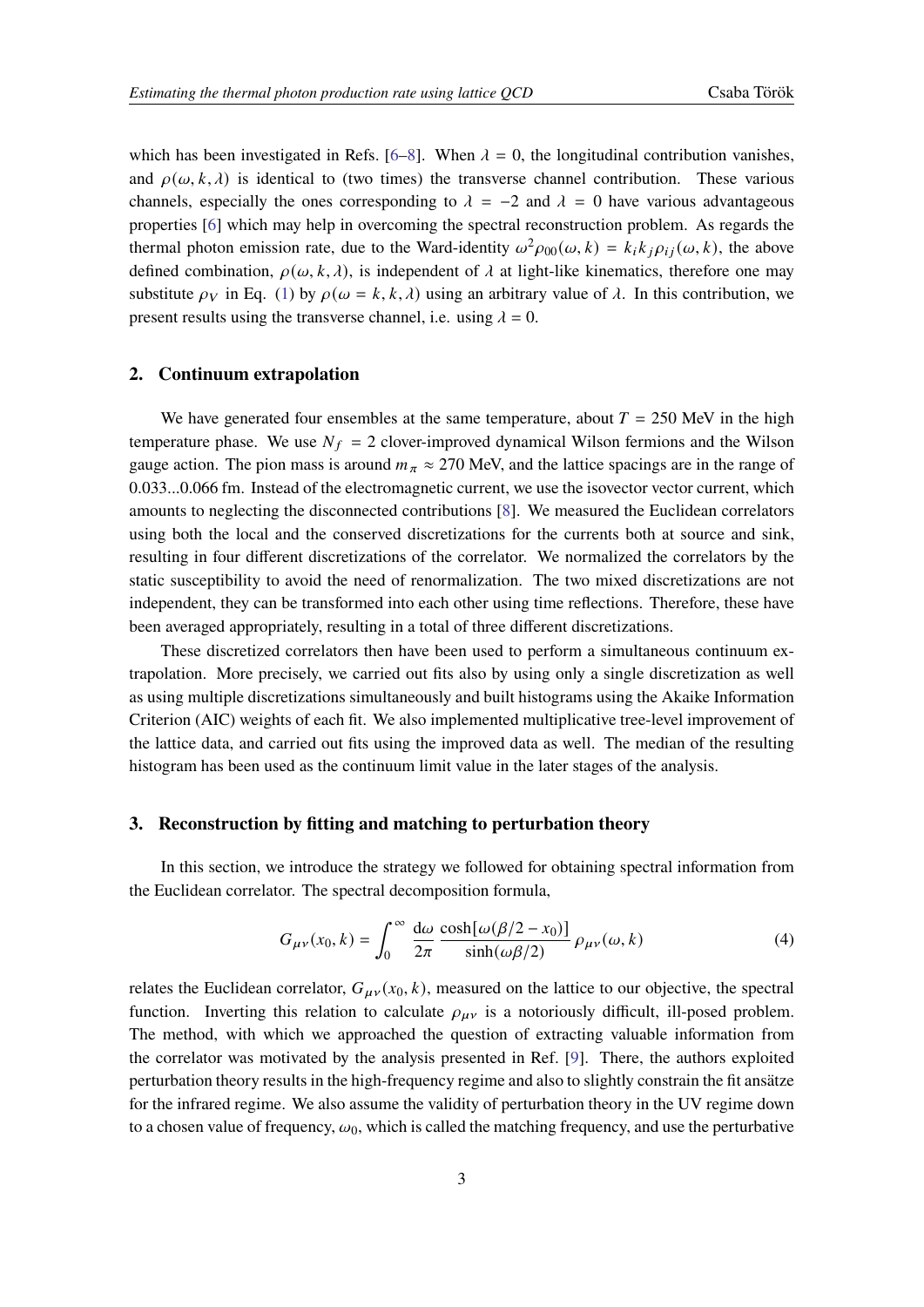spectral function in the large  $\omega$  regime. For the infrared part, we use various fit ansätze,  $\rho_{\text{fit}}(\omega)$ . The full expression for the spectral function takes the form

$$
\rho(\omega) = \rho_{\text{fit}}(\omega)(1 - \Theta(\omega, \omega_0, \Delta)) + \rho_{\text{pert}}(\omega)\Theta(\omega, \omega_0, \Delta).
$$
\n(5)

To connect the IR and UV regimes smoothly, we use a smoothed Heaviside-function,

$$
\Theta(\omega, \omega_0, \Delta) = (1 + \tanh[(\omega - \omega_0)/\Delta])/2.
$$
\n(6)

For the perturbative part, we use the recent NLO calculation [\[10\]](#page-7-8) complemented by the Landau-Pomeranchuk-Migdal resummation (LPM) [\[11,](#page-7-9) [12\]](#page-7-10) to cure the singularity at the light-cone,

$$
\rho_{\text{pert}}(\omega) = \rho_{\text{NLO}}(\omega) + \rho_{\text{LPM}}(\omega). \tag{7}
$$

Concerning the fit functions for the IR part, we chose simple odd polynomial functional forms as well as a piecewise polynomial ansatz. The latter has been motivated by the IR behavior of  $\rho_{\text{pert}}(\omega)$ and consists of two odd polynomials, one for  $\omega < k$  and another for  $\omega > k$ . These are matched continuously at the light-cone. The fit parameters have been determined by  $\chi^2$ -minimization. For the fit procedure, in order to avoid singular behavior, we regularized the covariance matrix by multiplying the off-diagonal elements by 0.95. The  $\chi^2$ -minimization have been performed for each jackknife sample of the continuum correlator to estimate the statistical error.

#### **4. Mock analysis**

We have performed some mock tests using the perturbative spectral function,  $\rho_{\text{pert}}$  as well as the spectral function of the  $N = 4$  super Yang-Mills theory [\[17\]](#page-8-0) as input, mock spectral functions. In these mock analyses we used a covariance matrix which has been rescaled from the continuum covariance matrix in such a way that the relative errors of the mock data are the same as those of the real lattice data. This rescaled covariance matrix has not only been used for the  $\chi^2$ -minimization, but also for the mock data generation. With these mock analyses, we tested whether using a polynomial or a piecewise polynomial ansatz can describe the input spectral functions well. Representative examples of these mock tests are illustrated in Figure [1.](#page-3-0)

<span id="page-3-0"></span>

**Figure 1:** Mock test results for the momentum  $k/T = \pi$  using the perturbative spectral function as input (left) or the spectral function of the  $N = 4$  super Yang-Mills theory (right).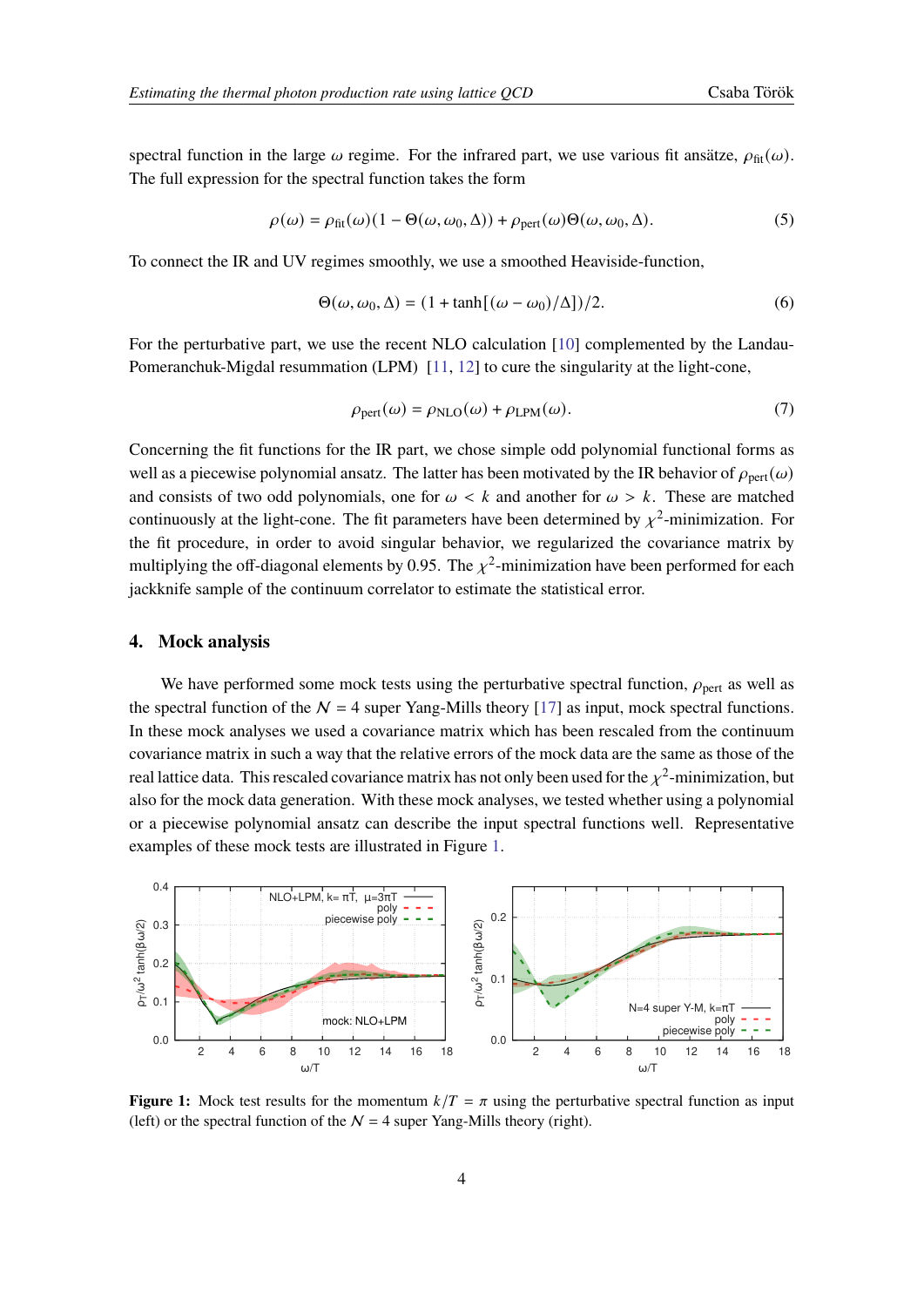As one can observe in Figure [1,](#page-3-0) the piecewise polynomial ansatz performs well in the case of the NLO+LPM spectral function, but it underestimates the true value of the spectral function in the case of the  $N = 4$  super Yang-Mills theory, although the statistical errors are large in that case. The polynomial ansatz also returns spectral functions which are in the same ballpark as the input one, although it cannot describe well the dip at the light-cone in the case of the perturbative spectral function (Figure [1,](#page-3-0) left panel). There, at  $\omega = k$ , it significantly overestimates the true value.

#### **5. Results from the lattice**

When applying these fit ansätze for the real continuum extrapolated lattice data, we made several variations of the parameters that may influence the outcome of the  $\chi^2$ -minimization. Regarding the perturbative input, we used two different renormalization scales,  $\mu = 2\pi T$  and  $\mu = 3\pi T$ . The perturbative static susceptibility has been calculated according to the formulae in Ref. [\[13\]](#page-7-11). For an unknown non-perturbative coefficient in the corresponding expression, we chose three values, one which has been originally estimated in Ref. [\[13\]](#page-7-11) and two other values which differ by around 20% from this. We used two different matching frequencies,  $\omega_0/T = 10$  and 12. For the width of the matching window,  $\Theta(\omega, \omega_0, \Delta)$ , we used three values,  $\Delta/T = 1.6, 2.0$  and 2.4. We used either two or three fit parameters, because we observed that allowing for more fit parameters would result in overfitting in some cases. The total number of available correlator data points was 9, but we also performed  $\chi^2$ -minimization using only 8, 7 or 6 points.

The largest systematic uncertainty we observed was due to the different fit forms. A particular issue that arose when using the piecewise polynomial ansatz is that we observed fits with acceptable  $\chi^2/N_{\rm dof}$  values (also with acceptable p-values) which have either a maximum or a minimum at the light-cone (Figure [2,](#page-5-0) left). Fit results with local maximum at the light-cone were more frequent when we allowed three free parameters for the fit, but some fits with two parameters also produced similar results. After assigning AIC weights to the various fits, we built a histogram for the effective diffusion constant,

$$
D_{\text{eff}}(k) = \frac{\rho(\omega = k, k, \lambda)}{4k} \frac{1}{\chi_s},\tag{8}
$$

which is the only non-kinematical factor in the expression of the thermal photon rate (c.f. Eq. [\(1\)](#page-1-0)). Here,  $\chi_s = G_{00}(x_0, 0)/T$  is the static susceptibility, for which we used  $\chi_s/T^2 = 0.880(9)_{\text{stat}}(8)_{\text{sys}}$  [\[8\]](#page-7-6). A histogram of the fit results for a particular momentum,  $k/T = \pi$ , can be seen in the right panel of Figure [2.](#page-5-0) Due to the large systematic uncertainty originating from the ambiguity of the fit function, however, the histogram method for estimating the errors of the effective diffusion constant is not applicable. The systematic uncertainty can be estimated roughly as the difference between the median values of the two disjoint histogram parts (Fig. [2,](#page-5-0) right panel).

Although the systematic uncertainty can be estimated only roughly, one can use the lattice results for  $TD_{\text{eff}}$  to provide an upper bound on the thermal photon rate. Since the piecewise polynomial ansatz can either have a dip-like minimum or a spike-like maximum at light-like kinematics, it can be sensitive to smaller as well as to larger values of the thermal photon rate. We do not expect additional features in the infrared range at this high temperature.

The results for  $TD_{\text{eff}}$  from the transverse channel using these ansätze are shown in Figure [3,](#page-5-1) left. There, in the case of the piecewise polynomial ansatz, the central values of the disjoint histogram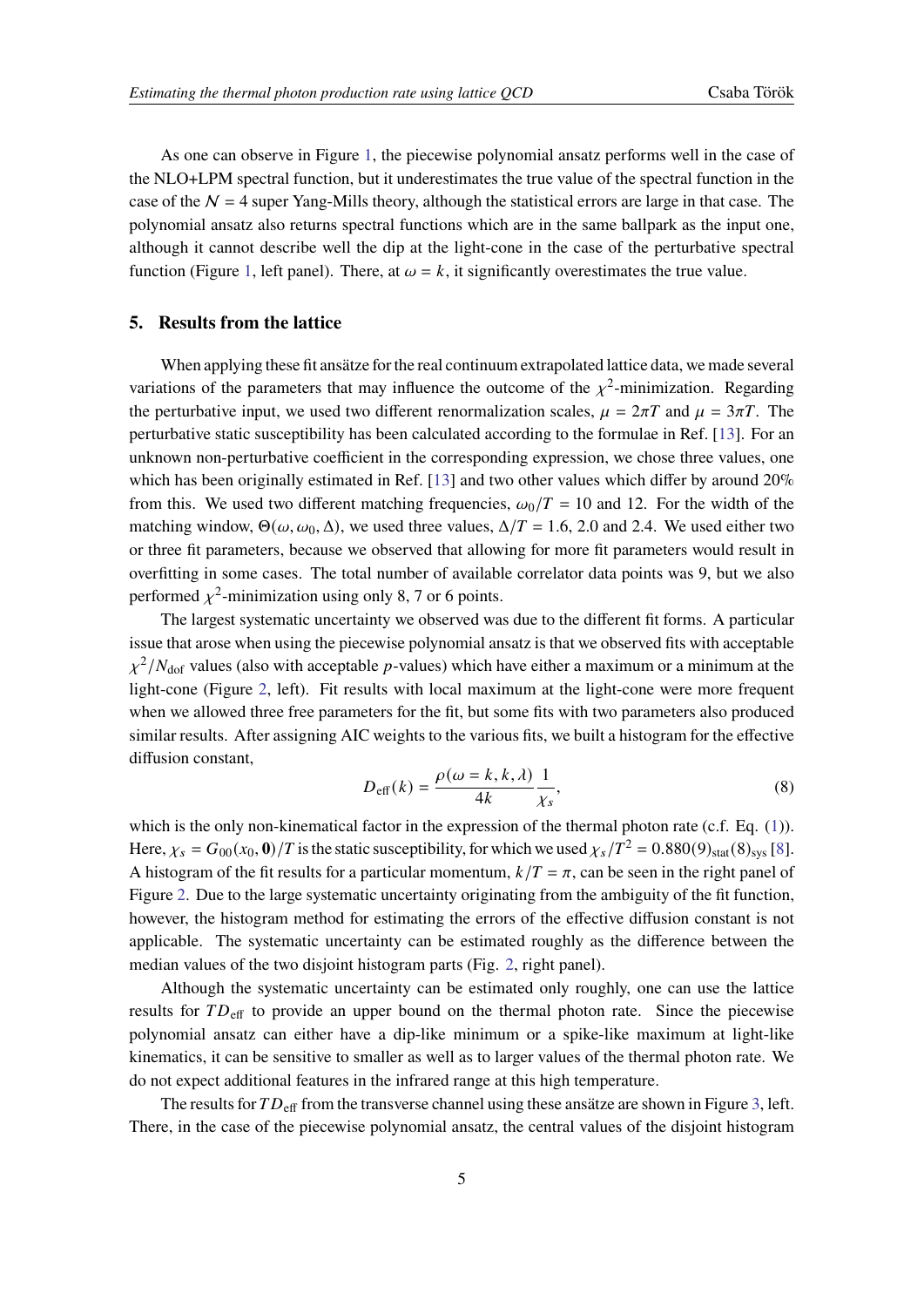<span id="page-5-0"></span>

<span id="page-5-1"></span>**Figure 2:** Left: Representative fit results using the piecewise polynomial ansatz at  $k/T = \pi$ . Right: Histogram of the effective diffusion coefficient based on the AIC weights of the fits.



**Figure 3:** The effective diffusion constant,  $TD_{\text{eff}}$ , obtained using the transverse channel correlator (left) or using the difference of the transverse and longitudinal channels (right). On the right panel, the weak-coupling prediction as well as the result from the  $N = 4$  super Yang-Mills theory are also included.

parts are both illustrated with the dashed green line. The systematic uncertainty illustrated in the right panel of Figure [2](#page-5-0) is the distance of these two curves. An upper bound estimate based on these fit results is included with a dashed black line to guide the eye.

Thus, interpreting our approach to obtain an upper bound estimate on the effective diffusion coefficient, we can compare our results obtained by analyzing the transverse channel to the results obtained from analyzing the difference of the transverse and longitudinal channels, performed earlier by our collaboration [\[8\]](#page-7-6), see Figure [3,](#page-5-1) right. One can observe that the results are compatible with each other and also with the perturbative result, though some of the transverse channel results are larger at  $k/T > \pi$ . It is worth emphasizing that the analysis procedures were different in the two cases. For the analysis of the transverse channel, we performed fits for each different momentum separately and also used the perturbative result for the UV part, while for the T-L channel analysis, the available momenta have been sorted into three groups and simultaneous multiple momentum fits have been performed on these. More details on the T-L channel analysis can be found in Ref. [\[8\]](#page-7-6). Since the analysis of the T-L channel clearly favours  $TD_{\text{eff}}$  to lie below 0.2 at  $k/T \ge 4$ , requiring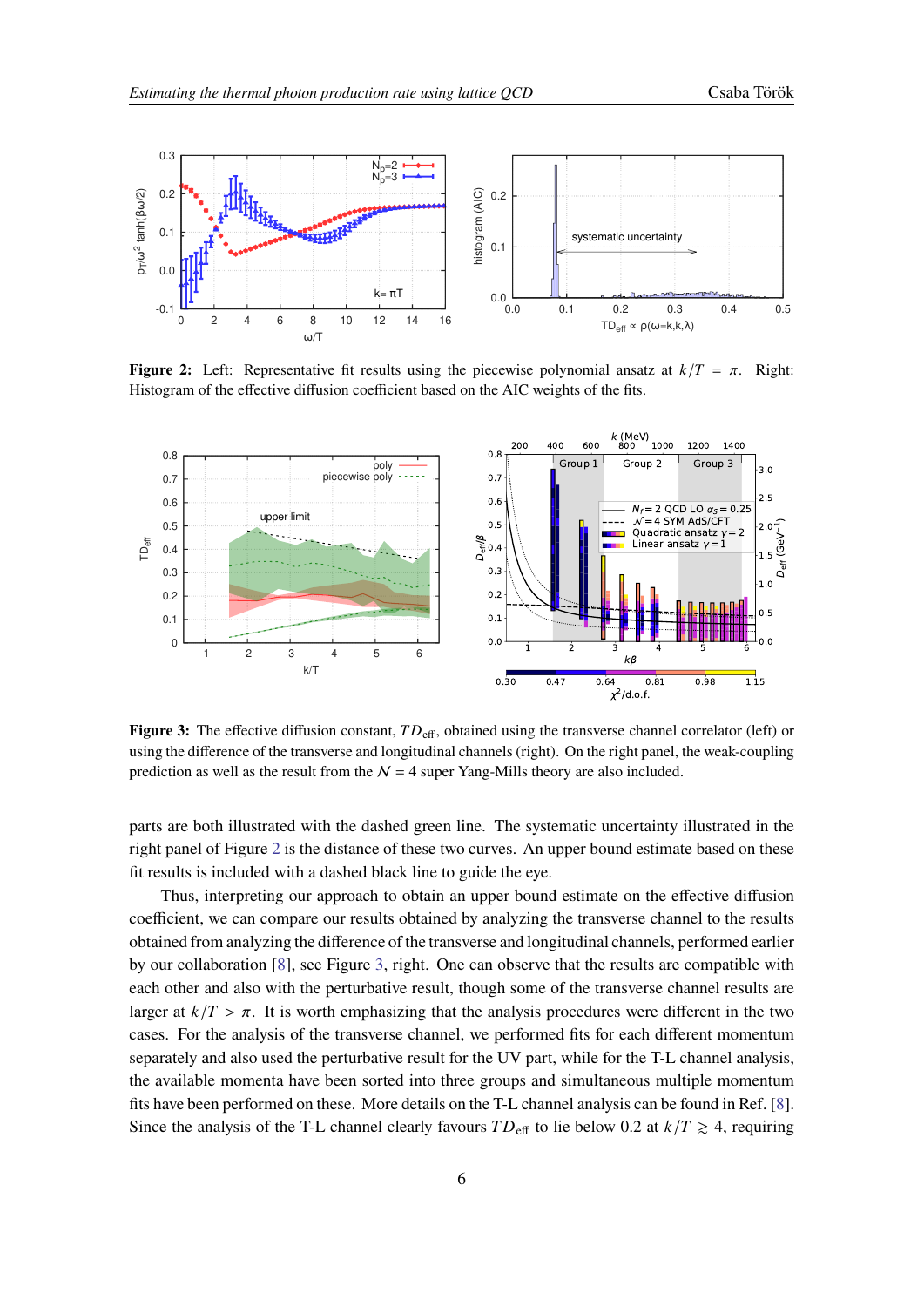consistency of the two analyses suggests that the solutions with a local maximum of the transverse spectral function at the lightcone are disfavoured.

#### **6. Conclusions**

A non-perturbative calculation of the thermal photon emission rate may provide valuable input to resolve current discrepancies in direct photon yields observed between various experimental collaborations and between some collaborations and the theoretical prediction. In this work, we presented an estimate for the upper bound of the thermal photon emission rate using  $N_f = 2$  $O(a)$ -improved dynamical Wilson fermions. We used four ensembles at around 1.2  $T_c$  with lattice spacings in the range 0.033...0.066 fm. We performed a simultaneous continuum extrapolation using three discretizations of Euclidean transverse correlators of the isovector vector currents. By utilizing the two-loop thermal perturbative spectral function for the UV regime, we performed fits for the IR part of the spectral function using the spectral decomposition formula. We assumed simple fit ansätze (polynomial and piecewise polynomial) for the infrared spectral function, which performed reasonably well in mock analyses. When analyzing the lattice data, we investigated various sources of systematics that could potentially affect the fit results and found that the largest contribution to the systematics comes from specifying the fit function. A reliable estimate of the systematic errors is hindered by this fact. However, we could estimate an upper bound for the effective diffusion constant or equivalently for the thermal photon emission rate. The obtained fit results are in agreement with a previous lattice determination using a different channel as well as with the weak-coupling predictions.

#### **7. Acknowledgements**

This work was supported by the European Research Council (ERC) under the European Union's Horizon 2020 research and innovation program through Grant Agreement No. 771971-SIMDAMA, as well as by the Deutsche Forschungsgemeinschaft (DFG, German Research Foundation) through the Cluster of Excellence "Precision Physics, Fundamental Interactions and Structure of Matter" (PRISMA+ EXC 2118/1) funded by the DFG within the German Excellence strategy (Project ID 39083149). The work of M.C. is supported by the European Union's Horizon 2020 research and innovation program under the Marie Skłodowska-Curie Grant Agreement No. 843134-multiQCD. T.H. is supported by UK STFC CG ST/P000630/1. The generation of gauge configurations as well as the computation of correlators was performed on the Clover and Himster2 platforms at Helmholtz-Institut Mainz and on Mogon II at Johannes Gutenberg University Mainz. The authors gratefully acknowledge the Gauss Centre for Supercomputing e.V. (www.gauss-centre.eu) for funding project IMAMOM by providing computing time through the John von Neumann Institute for Computing (NIC) on the GCS Supercomputer JUWELS [\[14\]](#page-7-12) at Jülich Supercomputing Centre (JSC). Our programs use the QDP++ library [\[15\]](#page-8-1) and deflated SAP+GCR solver from the openQCD package [\[16\]](#page-8-2). We are grateful to our colleagues in the CLS initiative for sharing the gauge field configurations on which this work is partially based.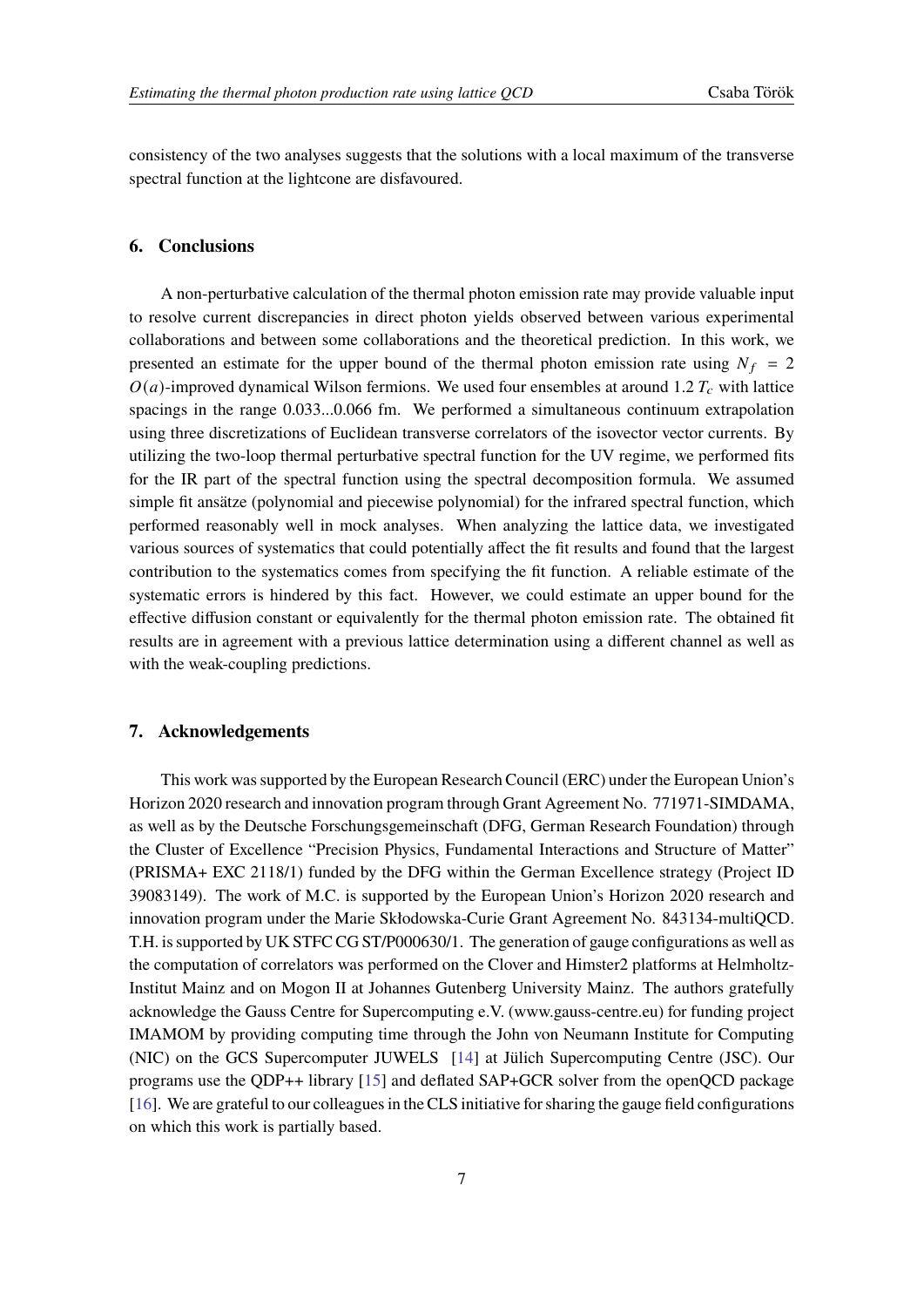#### **References**

- <span id="page-7-0"></span>[1] Gabor David, *Direct real photons in relativistic heavy ion collisions* Rept. Prog. Phys. 83, 4, 046301 (2020) [arXiv:nucl-ex/1907.08893]
- <span id="page-7-1"></span>[2] Gale, Charles and Paquet, Jean-François and Schenke, Björn and Shen, Chun, Multi-messenger heavy-ion physics [arXiv:nucl-th/2106.11216]
- <span id="page-7-2"></span>[3] Adare, A. and others, for the PHENIX collaboration, Centrality dependence of low-momentum direct-photon production in Au+Au collisions at  $\sqrt{s_{NN}}$  = 200 GeV Phys. Rev. C 91, 6, 064904 (2015) [arXiv:nucl-ex/1405.3940]
- <span id="page-7-3"></span>[4] Adam, Jaroslav and others, for the ALICE collaboration, *Direct photon production in Pb-Pb*  $\alpha$  collisions at  $\sqrt{s_{NN}}$  = 2.76 TeV Phys. Lett. B 754, 235–248 (2016) [arXiv:nucl-ex/1509.07324]
- <span id="page-7-4"></span>[5] Adamczyk, L. and others, for the STAR collaboration, Direct virtual photon production in Au+Au collisions at  $\sqrt{s_{NN}}$  = 200 GeV Phys. Lett. B 770, 451–458 (2017) [arXiv:nuclex/1607.01447]
- <span id="page-7-5"></span>[6] Brandt, Bastian B. and Francis, Anthony and Harris, Tim and Meyer, Harvey B. and Steinberg, Aman An estimate for the thermal photon rate from lattice QCD EPJ Web Conf. 175, 07044 (2018) [arXiv:hep-lat/1710.07050]
- [7] Brandt, Bastian B. and Cè, Marco and Francis, Anthony and Harris, Tim and Meyer, Harvey B. and Steinberg, Aman and Toniato, Arianna, Lattice QCD estimate of the quark-gluon plasma photon emission rate PoS LATTICE2019, 225 (2019) [arXiv:hep-lat/1912.00292]
- <span id="page-7-6"></span>[8] Cè, Marco and Harris, Tim and Meyer, Harvey B. and Steinberg, Aman and Toniato, Arianna, Rate of photon production in the quark-gluon plasma from lattice QCD Phys. Rev. D 102, 9, 091501 (2020) [arXiv:hep-lat/2001.03368]
- <span id="page-7-7"></span>[9] Ghiglieri, J. and Kaczmarek, O. and Laine, M. and Meyer, F., Lattice constraints on the thermal photon rate Phys. Rev. D 94, 1, 016005 (2016) [arXiv:hep-lat/1604.07544]
- <span id="page-7-8"></span>[10] Jackson, G., Two-loop thermal spectral functions with general kinematics Phys. Rev. D 100, 11, 116019 (2019) [arXiv:hep-ph/1910.07552]
- <span id="page-7-9"></span>[11] Jackson, G. and Laine, M., Testing thermal photon and dilepton rates JHEP 11, 144 (2019) [arXiv:hep-ph/1910.09567]
- <span id="page-7-10"></span>[12] Ghisoiu, I. and Laine, M., Interpolation of hard and soft dilepton rates JHEP 10, 083 (2014) [arXiv:hep-ph/1407.7955]
- <span id="page-7-11"></span>[13] Vuorinen, A., Quark number susceptibilities of hot QCD up to  $g^{**}6$  ln  $g$  Phys. Rev. D 67, 074032 (2003) [arXiv:hep-ph/0212283]
- <span id="page-7-12"></span>[14] Jülich Supercomputing Centre, JUWELS: Modular Tier-0/1 Supercomputer at the Jülich Supercomputing Centre Journal of large-scale research facilities 5, no. A135 (2019)